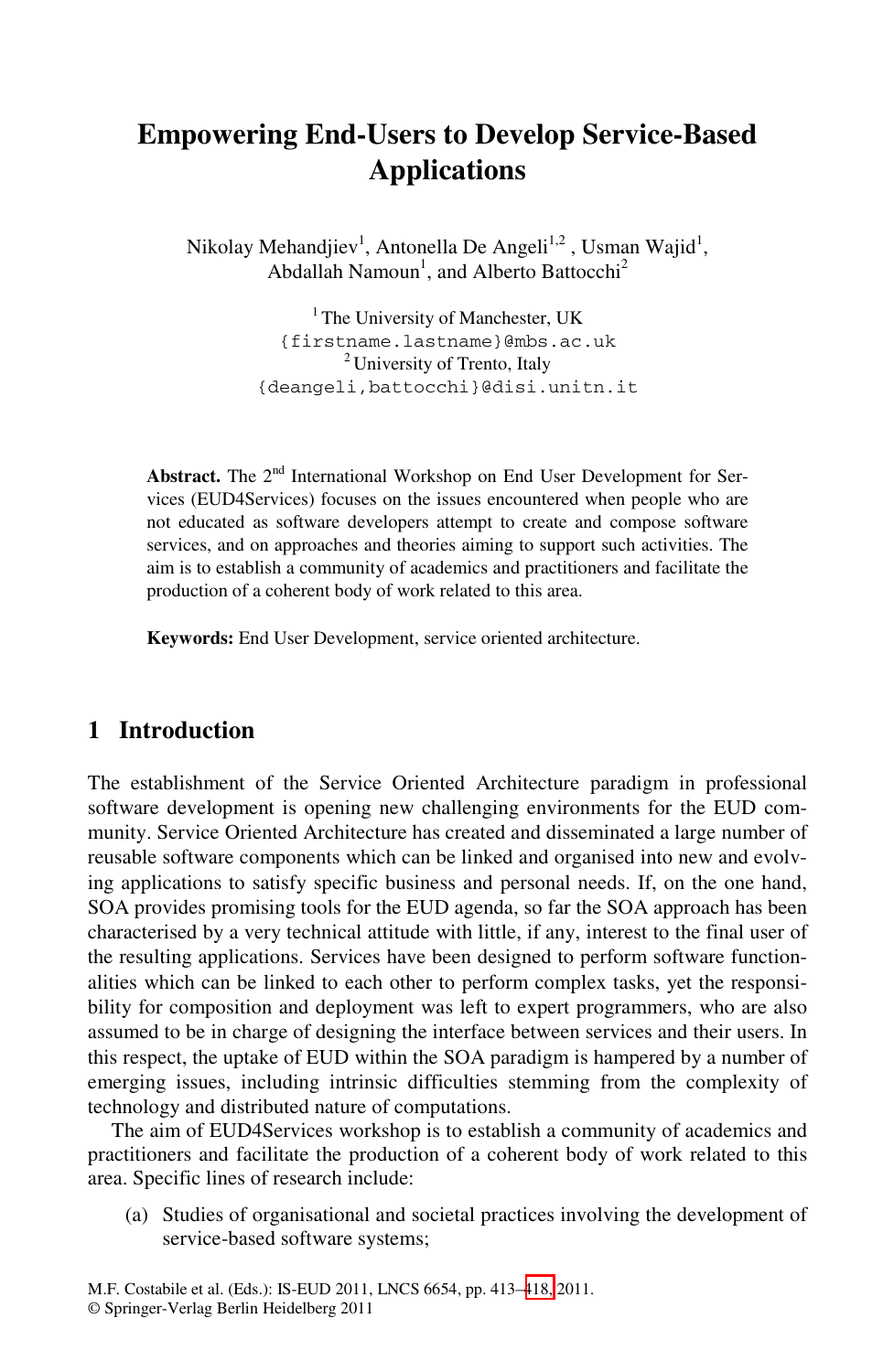- (b) Cognitive and behavioural studies aimed at establishing theories and models related to people attempting to design software services and service-based applications;
- (c) Model-informed approaches or tools aiming to facilitate end-user development and design of software services;
- (d) Evaluation and comparative studies of tools, approaches and theoretical models in the area of end user development for services.

The overarching objective of the workshop is to sketch a research agenda on the topic of EUD in service-based computing. We believe the topic is of interest to several streams of research in software engineering, human-computer interaction, services computing. Thus, the purpose of this interdisciplinary workshop is to bring together researchers who have faced the problem of making the SOA paradigm available to end-users, might have some ideas on how to facilitate it, and have experimented with these ideas. We expect to provide a platform for discussion on the potential of SOA for non-technical developers in both professional and personal lives.

Some of the larger questions and issues we want to address during the workshop are the following:

- What are the drivers and obstacles to SOA based EUD?
- What is different about software services compared to conventional software, component-based software and distributed software?
- To what extend are existing methods and tools for supporting end user developers of conventional software applicable to software services?
- What are the suitable principles and approaches for understanding, designing, developing, and evolving software services by people who are not software professionals?
- How can we facilitate uptake of EUD4Services?

The workshop brings together contributions from researchers from a diverse range of interdisciplinary fields, such as human-computer interaction, software engineering, artificial intelligence, computer supported cooperative work and cognitive psychology. To facilitate cross-fertilization between latest research trends in the above areas the workshop has invited research posters in addition to the academic papers.

## **2 Organization**

-

This workshop is the follow-up to the *EUD4Services* at the *AVI'2010* conference and continues to explore issues raised there<sup>1</sup>, ensuring continuity in terms of organisation and PC membership.

The submissions were peer-reviewed for their innovation, relevance to the workshop topics and their potential to generate interesting discussions. Upon acceptance, positions papers were posted on www.EUD4Services.org, our newly established wiki community. Discussions were invited in preparation for the workshop to establish a 'common language' and understanding among the multidisciplinary audience. The

<sup>&</sup>lt;sup>1</sup> M.F.Costabile, B.E.R. de Ruyter, N.Mehandjiev, P.Mussio: End-user development of software services and applications. Proceedings of the AVI 2010: 403-407.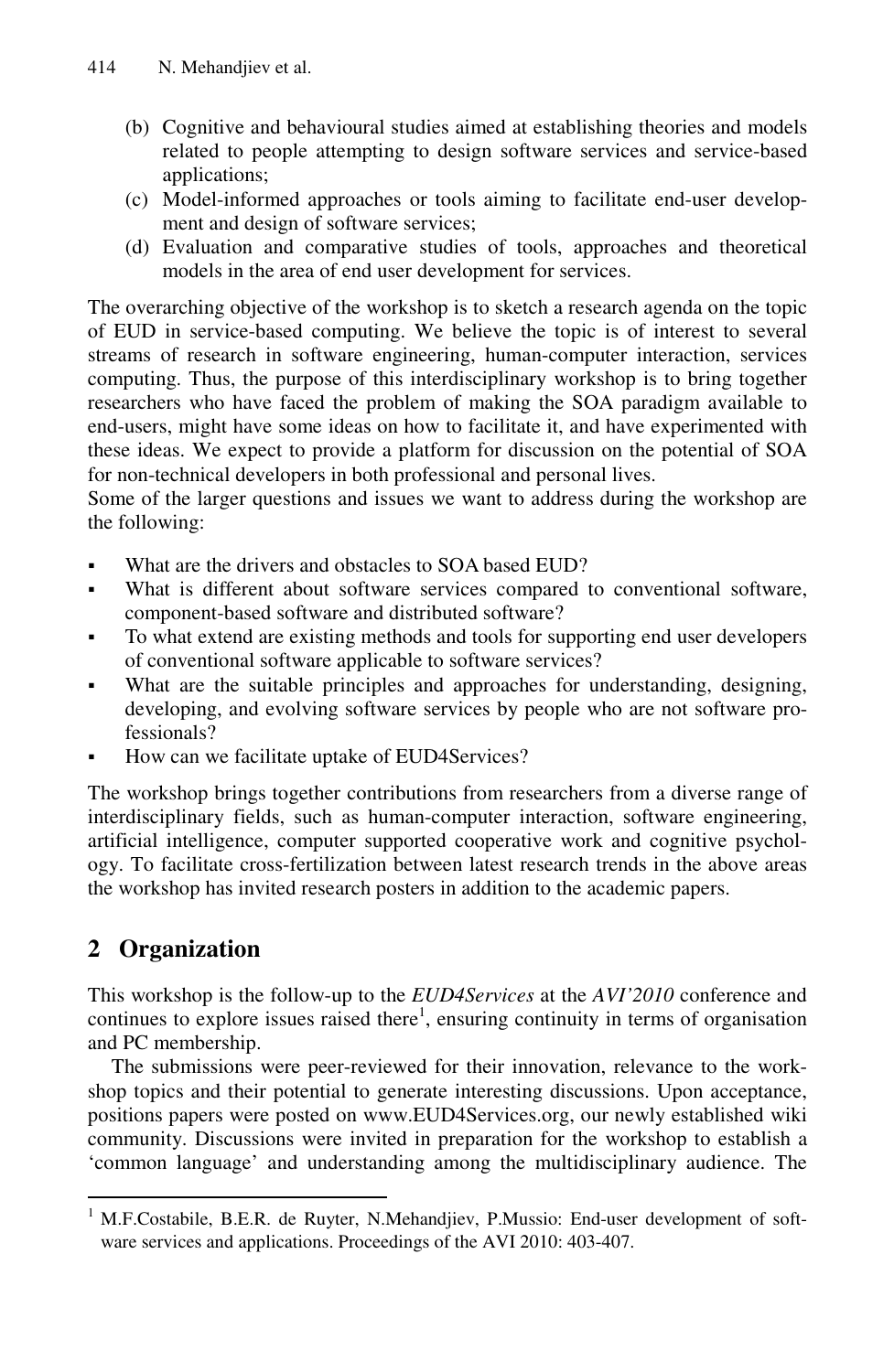actual workshop comprises full paper presentations, invited posters and tool demos. An interactive final session is devoted to discussion and summing up.

### **3 Organizers' Background**

*Antonella De Angeli* is Associate Professor in Human-Computer Interaction at the Department of Information Engineering and Computer Science of the University of Trento. Her research addresses the cognitive, social and cultural consequences of information technology with an emphasis on the application of this knowledge to interaction design. She has a PhD in Experimental Psychology from the University of Trieste where she completed a 2-year post-doctoral research in Applied Cognitive Psychology. She worked as invited researcher at the Oregon Graduate Institute, Loria (Nancy) and IRST (Trento). From 2000 to 2004 she was a senior HCI researcher for NCR Ltd and then joined the University of Manchester. She has published over 100 papers on her HCI research, serves in the editorial board of major HCI journals (including the International Journal of Human-Computer Studies) and regularly sits in the program committee of leading conferences (e.g., DIS, Interact, AVI and CHI2008). She has organised 5 workshops at major International conferences (CHI 2006, Interact 2005-2007, AVI 2008) and acted as Principal Investigator for the University of Manchester in the EU FP7 project ServFace.

*Nikolay Mehandjiev* is a Reader at the Centre for Service Research of the Manchester Business School. He obtained his PhD for research in user-adaptable office information systems, and organised a number of international workshops on scaling up end user development to organisational context, and on interdisciplinary software engineering research. He has led the University of Manchester's participation in EUD-Net, the European Network of Excellence in End User Development, and has co-edited three special issues of journals devoted to the topic of EUD – two issues of the Journal of Organisational and End User Computing and one of the Communications of ACM. His current research is focused on approaches and models which enable non-technical audience to design dynamic service systems. In this area he leads the University of Manchester's participation in the EU FP7 project SOA4All. Mehandjiev has published two books and more than 100 refereed papers.

*Usman Wajid* is a Research Associate at Centre for Service Research, Manchester Business School. He obtained his PhD from Manchester Business School. He is interested in end user development in the context of service-based systems to enable collaborative user-driven system and application development. Usman has worked on the EU funded SOA4All project.

*Abdallah Namoun* is a Research Associate at Centre for Service Research, Manchester Business School, where he also obtained his PhD. His research interests include user interactions with technology, design of visual interfaces, and methods for testing usability. He has worked on models for re-usable interfaces, software re-use, cognitive modelling, usability engineering, end user development, and requirements engineering. Abdallah has worked on ServFace and SOA4All.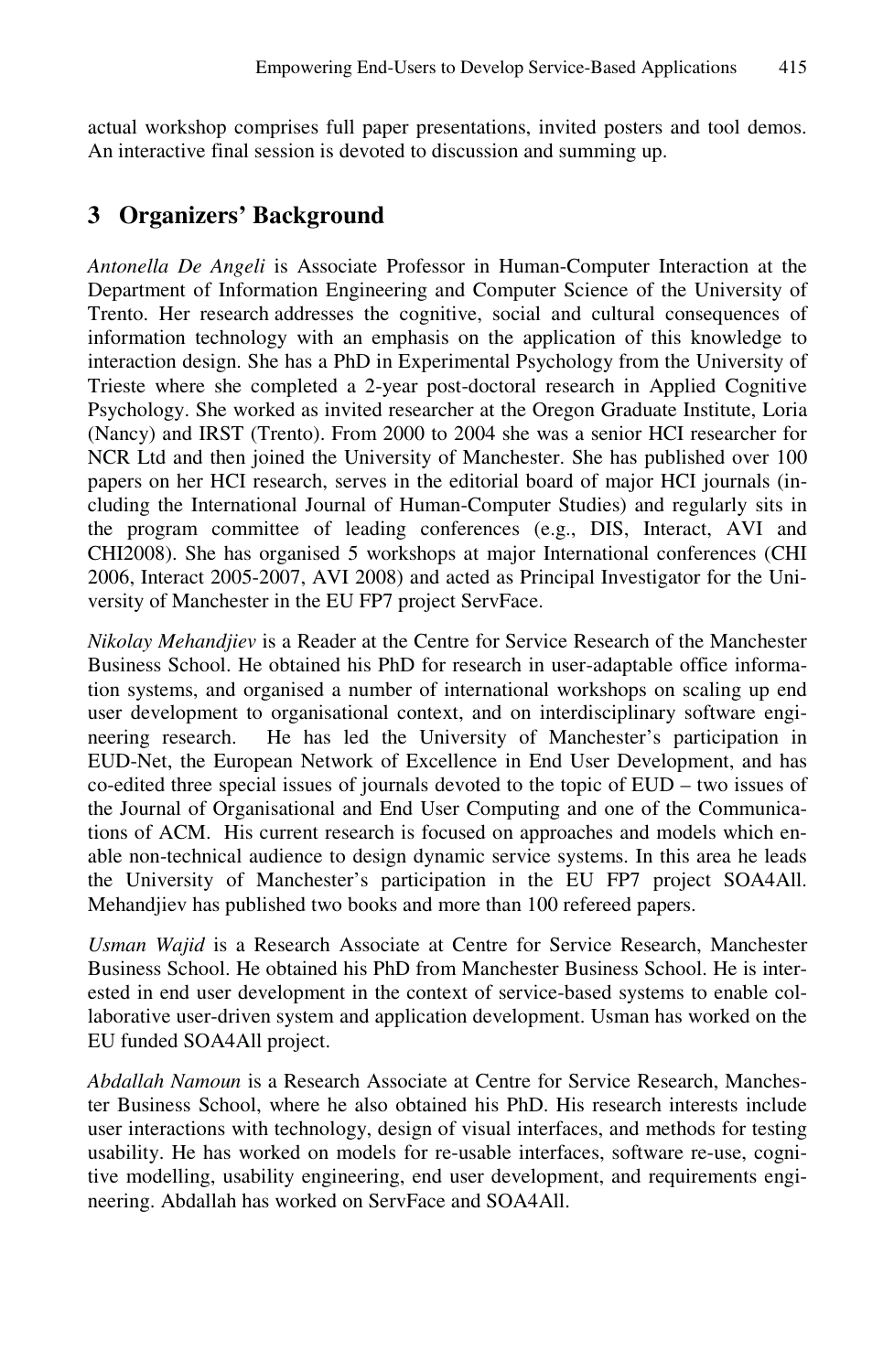*Alberto Battocchi* is a post-doctoral researcher in Human-Computer Interaction at the Department of Information Engineering and Computer Science of the University of Trento (Italy). His main research interests concern the design and evaluation of innovative technologies for the rehabilitation of people with cognitive disabilities. In 2008, Alberto received his PhD in Cognitive Science and Education by the University of Trento. He has worked as researcher in the Intelligent Interaction and Interfaces research group of Fondazione Bruno Kessler (Italy) and has been visitor at the Centre for Interdisciplinary Applications of Computer Science of the University of Haifa.

## **4 Program Committee**

Alexander Brändle, FHDW, Germany Jill Cao, Oregon State University, USA Fabio Casati, University of Trento, Italy Maria Francesca Costabile, University of Bari, Italy Joëlle Coutaz, Laboratory of Informatics of Grenoble, France Florian Daniel, University of Trento, Italy Scott Fleming, Oregon State University, USA Steffen Goebel, SAP Research, Germany Neil Maiden, City University, UK Maristella Matera, Politecnico di Milano, Italy Fabio Paternò, CNR-ISTI, Italy Volkmar Pipek, University of Siegen, Germany Boris de Ruyter, Philips Research, The Netherlands Christian Zirpins, KIT, Germany

## **5 Accepted Papers**

Papers are available from the EUD4Services portal (http://EUD4Services.org); their abstracts are included below.

## **EUD for Semantic Orchestration of Web Services in Task Management System**  F. Ariano<sup>1</sup>, B.R.Barricelli<sup>1</sup>, M.Padula<sup>2</sup>, P.L.Scala<sup>2</sup>, S.Valtolina<sup>1</sup>.<br><sup>*1*</sup> Dinastimente di Informatica e Comunicazione, Università d

*Dipartimento di Informatica e Comunicazione, Università degli Studi di Milano; 2 Istituto per le Tecnologie della Costruzione, Consiglio Nazionale delle Ricerche.* 

This paper presents a Task Management System based on a Web service architecture on which a network of software environments is developed. The environments are devoted to support end users in performing End-User Development activities and in exploiting their knowledge and expertise about their business processes. TMS network allows end users, who are experts of a specific domain and work together in the same organization, to design a workflow through visual composition of Web services, to visually validate its execution and to execute it at use time. In particular, the implementation of the TMS Editor, i.e. the environment dedicated to the workflow designer, is presented. The TMS Editor is used to transform the task analysis documents prepared by domain experts into a description of the workflow in terms of the components needed and the relationships among them. The components retrieved and used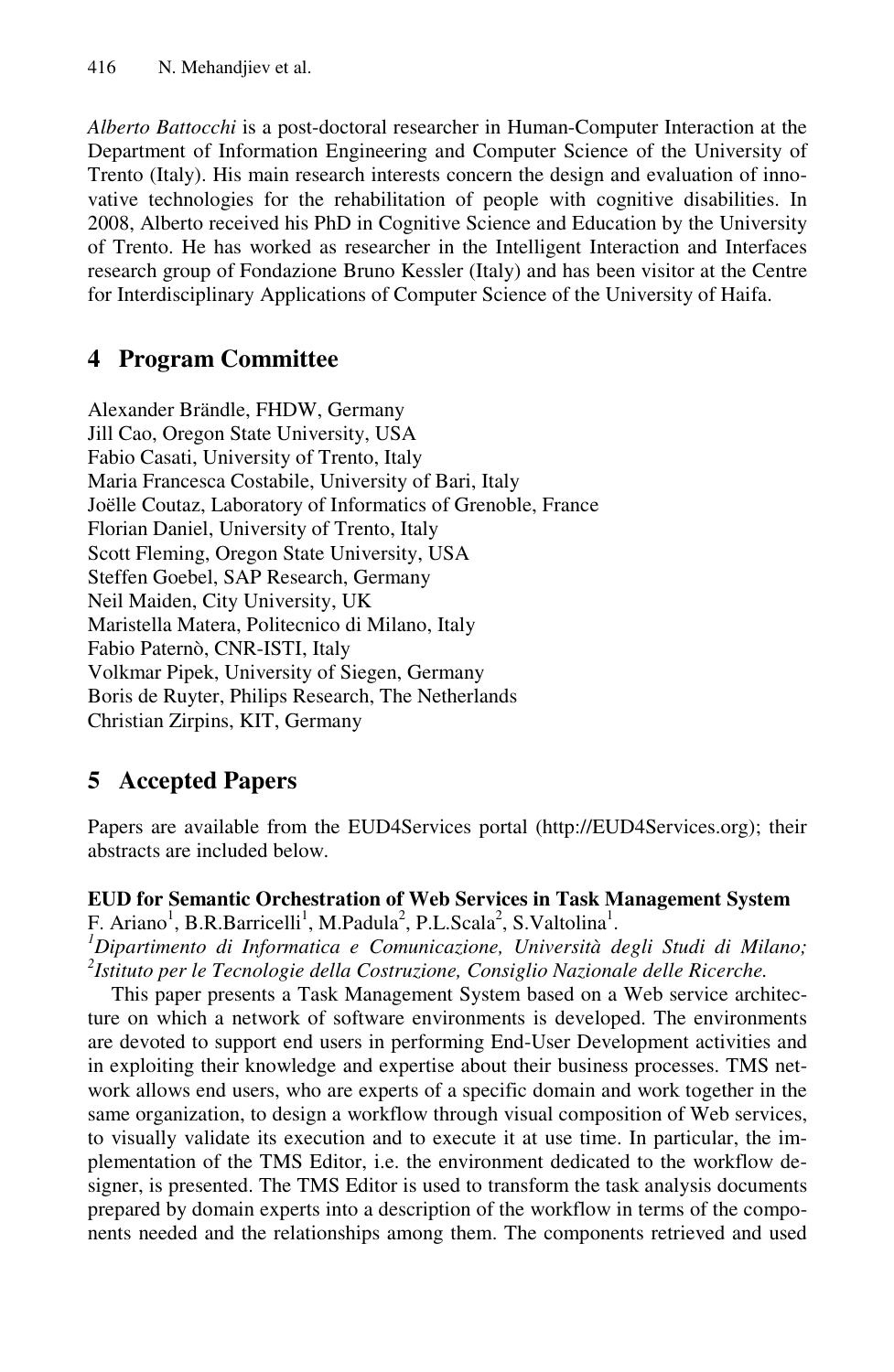by the workflow designer are Web services that are available in remote or local repositories. The TMS was presented in its first stage of design and development at EUD4Services 2010.

#### **Hardware on End-User Development**

A. Alessandrini and A. Rizzo.

*University of Siena, Communication Science Department*.

In this article we present the design process conducted during the prototyping phase for the Aahrus Design Project (AaDP), an open design workshop and space for schools, students and teachers. Students without any previous competence on programming and hardware assembly constructed a functional prototype during a weeklong workshop. A digital bricolage development strategy was adopted, where, end-user development tools as Arduino, and Processing were the main resources, together with web resources as Instructable.com and makezine.com. During the development we encounter several challenges on construction deriving both from hardware and software components. With this contribution, we would give a wider perspective on end user development, which, partially comprehend also hardware as important issues to consider in the design of end-user development tools.

#### **End-User Composition in Mobile Pervasive Environments**

J. Floch<sup>1</sup>, P. Herrmann<sup>2</sup>, M.U. Khan<sup>2</sup>, R. Sanders<sup>1</sup>, E. Stav<sup>1</sup>, and R. Sætre<sup>2</sup>.<br><sup>1</sup>SINTEE ICT: <sup>2</sup>Nonvegian University of Science and Technology (NTNU)

*SINTEF ICT; <sup>2</sup> Norwegian University of Science and Technology (NTNU).* 

Intelligent objects and devices are becoming part of the environment where people live. The more mobile and pervasive computing becomes, the greater opportunity users potentially have to customize the computing activities that take place around them. For some people the availability of devices and services offers possibilities for tailoring things to exactly what one wants. For others however, this represents a problem: how to manage the complexity? It is neither practical nor economical to use professional software developers for individual tailoring. Thus, we have to provide users with easily operable tools for service composition. The goal of this paper is to highlight the main challenges for a meaningful end-user tool support.

### **Integration of Services based on the Community Metaphor: Some Guidelines from an Experience of Use**

M.P. Locatelli and C.Simone.

*University of Milan-Bicocca.* 

The community metaphor has been used to define a framework (called Community-Aware-MAS, CASMAS) where existing services can be integrated to define a collaborative support of group activities. The paper reports on the outcomes of an experience of use and identifies some guidelines that could help cooperating endusers in building their collaborative application in this technological setting.

### **Information Systems' Self-Development as a Model of End-User Development in Networked Organizations**

M. Roost<sup>1</sup> and G. Piho<sup>2</sup>.<br><sup>*1*</sup> Department of Information *Department of Informatics, Tallinn University of Technology; 2 Clinical and Biomedical Proteomics Group, CRUK, LIMM, University of Leeds.*